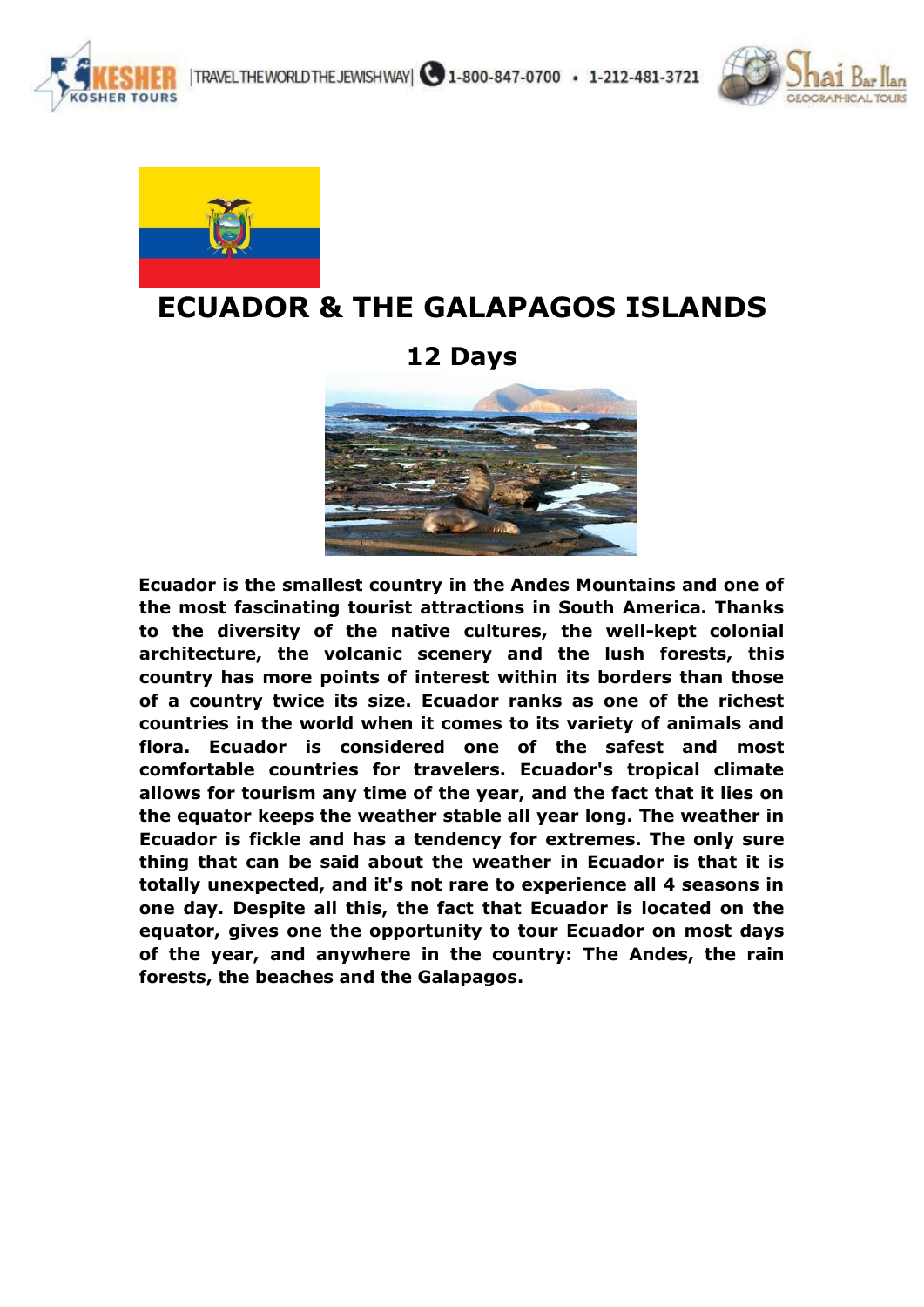



### **Day 1, Wednesday: arrival Quito**

Arrival Quito, Ecuador, where we will be met by staff from Shai Bar Ilan Geographical Tours at the hotel. Quito is without a doubt the prettiest city in South America. It's located at 2850 meters above sea level, 22 Kilometers from the equator, and enjoys a great spring climate and a magnificent view all around. The scenery is surrounded by mountains and a number of snowy volcanoes that can be seen from a distance. The city itself lies at the feet of Mt. Roca Pichincha, which rises to a lofty 4,700 meters. Architecturally, Quito holds vast colonial treasures, and construction in the modern city is under strict supervision ever since 1978, when UNESCO placed Quito on the list of World Heritage Sites.

### **Day 2, Thursday: Quito, Mindo Cloud Forest**

The western slopes of the Pichincha volcano are part of a wonderful dense ecosystem: Mindo, which we visit today is located in the cloud forest. The cloud forest is perhaps the ecosystem that holds the greatest variety of birds and plants in the world. It includes birds and plants from the rain forest, some from the highlands, and others that have evolved in this unique ecosystem. Some of the most impressive bird species of the cloud forest are: Cock of the Rock, an abundance of Hummingbirds, Tanagers, Mountain Toucans, Cotingas, and Manakins, among others.

#### **Day 3, Friday: Quito- Mitad Del Mundo and Jewish Community**

Today we will travel to the equator! We will stop and see a caldera- a place where green vegetation has replaced the top of a volcano. We then will proceed to Mitad Del Mundo. Approximately 11 miles (18 Km.) north of downtown Quito, we visit "Mitad del Mundo" (Middle of the World) and the Equator Monument situated at 0º0'0" latitude where the eighteenth century French Geodesic Expedition built one of the three pyramids as landmarks for their planet calculations to deduce the shape of the earth in a complex which replicates colonial Spanish-American illage. We also visit the Intiñan Solar Museum, where you'll find scientific and experimental aspects of being right at the Equator- an experiential look at the equator and how straddling the equator we can see a number of very interesting phenomena! We then will visit the Jewish community and see their lovely synagogue. We will be their guests for lunch! Later we return to the hotel to prepare for shabbat. We will have tfilot and our Shabbat meal.

#### **Day 4, Shabbat: Quito**

After prayers and breakfast, we shall go for a walking tour of Quito. Today we will visit the Botanic Garden which is a delight to the senses! The varieties of plants and flowers reflect the different landscapes of Ecuador. In the evening, we will enjoy the Chiva Quiteña night city tour.

# **Day 5, Sunday: Quito Mount Pichincha, City Tour**

Today we will ascend Mount Pichincha on the Teleferico cable car. Next we will have a Colonial city tour: We will explore the bustling streets and plazas in the largest colonial town of the Americas and first UNESCO's World Heritage Site. We will enjoy super eclectic architecture ranging from the modern quarters to impressive colonial facades on churches and private residences decorated with beautiful balconies; a superb sample of the architecture of the last five centuries including parks like El Ejido and Alameda, the monument of Simon Bolivar, the gothic Basilica Of the Heart of Jesús, Independence Square flanked by the Presidential and the Archbishop's palaces, the Metropolitan Cathedral and unique churches such as La Compañía de Jesús, El Sagrario or San Francisco, which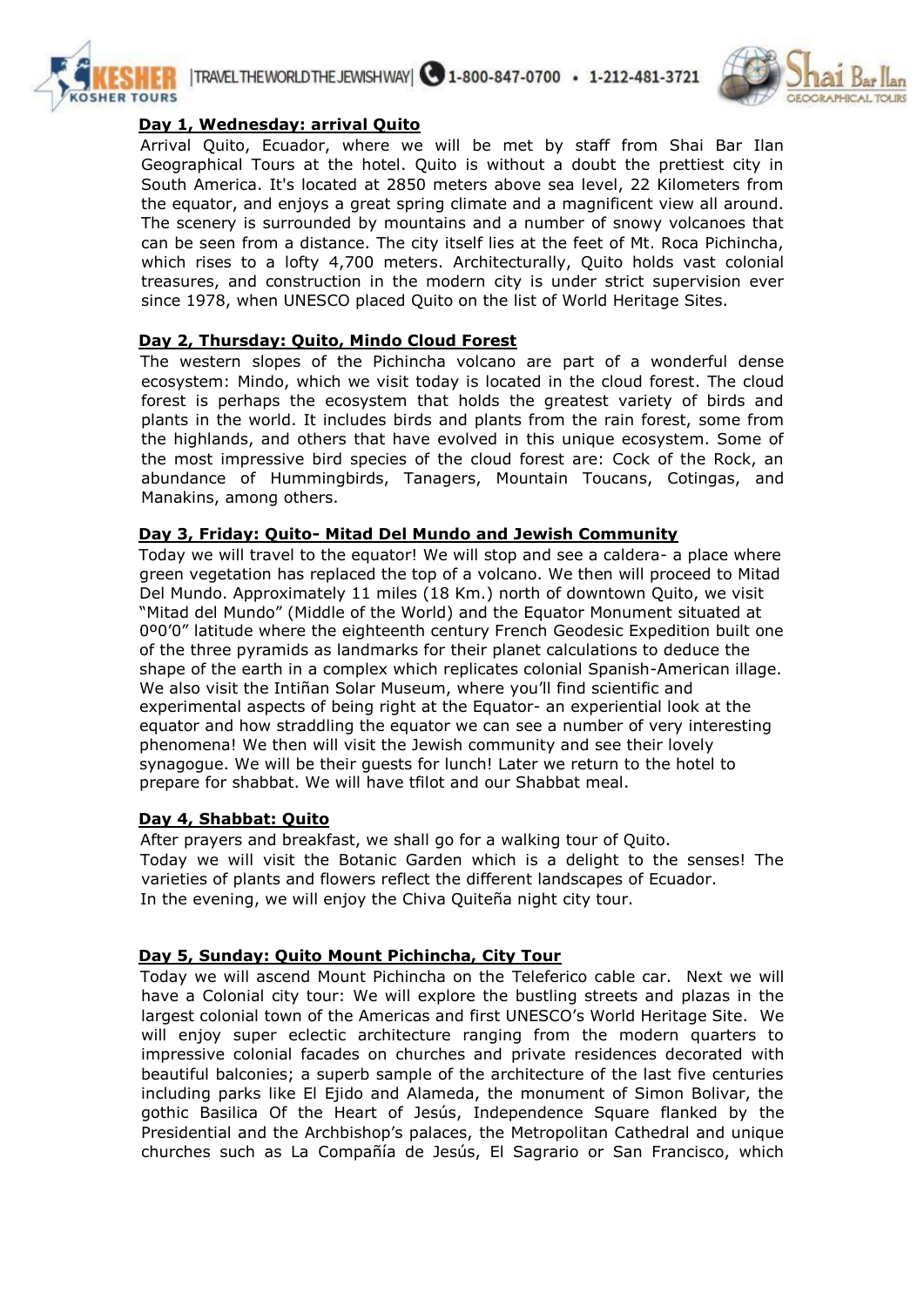



display a rich sample of artistic and cultural heritage. Later we will visit the Visit Guayasamin Museum.

#### **Days 6-9, Monday– Thursday:**

#### GALAPAGOS ISLANDS CRUISE 4D/3N IN THE GALAPAGOS LEGEND LUXURY BOAT

Morning Flight to the Islands



Quito – Galapagos Islands – Quito

Today we fly out to the Galapagos Islands for a fascinating cruise around the Islands. This is a volcanic group of Islands that rose

from the ocean approx 4-10 million years ago. Man discovered the islands in the year 1535, and just like any other place, started destroying his surroundings. The animals, that weren't yet familiar with humans, didn't run away, and the sailors massacred them mercilessly, both for food and for pleasure. In addition, they also unleashed goats, cats and dogs that destroyed the area. The sailors took the giant tortoises back with them on the ships as a supply of fresh meat. Later they butchered the tortoises too for their fat. For these reasons and others, dozens of unique species became extinct.

#### **DETAILED CRUISE ITINERARY**

Monday - Baltra Airport - Highlands Tortoise Reserve (Santa Cruz Island) Departure from Quito to Baltra (2 ½ hours flight). Passengers are picked up at the airport by our naturalist guides and taken on a ten minute bus drive to the pier to board the M/V Galapagos Legend.

Afternoon - Dry landing. In the mountains of Galapagos is possible to admire different kinds of birds, such as tree and ground finches, vermillion flycatchers, paint-billed crakes, yellow warblers, and cattle egrets (usually standing on the tortoises' shell). The journey to the reserve offers great opportunities to see the contrasts that the island offers in reference to the variety of ecosystems. The road goes from the coast through the agricultural zone and straight up to the dense humid forests. Often, Galapagos Giant Tortoises are also seen on the way, wandering through pastures in the paddocks. This spot is a bird watchers' haven since almost every land bird present on the island lives or migrates here.

Tuesday– El Barranco, Prince Philip's Steps - Darwin Bay (Genovesa Island) Be marveled at the variety of sea life that uses the crevices of the lava cliffs for shelter. Red-billed Tropicbirds fly overhead, switching between their nests and the bay, and a small colony of fur seals may be found near the landing site. You will be dropped off at a steep stairway that begins on rocks at the foot of a path that leads through a seabird colony full of Nazca and Red-footed Boobies. At the plateau, the trail continues inland allowing you to see more nesting booby colonies in the thin Palo Santo forest. Near the end of the trail, over a rocky lava plain, Wedge-rumped Storm-Petrels can be observed flying in all directions.

Afternoon - Disembark onto a small sand and coral beach. A short trail heads west along a tidal lagoon and then up a rocky hill that leads to a point overlooking the cliffs and Darwin Bay. Along the trail near the tidal lagoon, visitors will see pairs of Swallow-tailed Gulls, Lava Gulls, Yellow-crowned and Lava Herons. The trail continues through Palo Santo trees, Opuntia cacti, and Saltbushes inhabited by Great Frigate birds and Red-footed Boobies. This is one of the few places in the islands where visitors are guaranteed to see Red-footed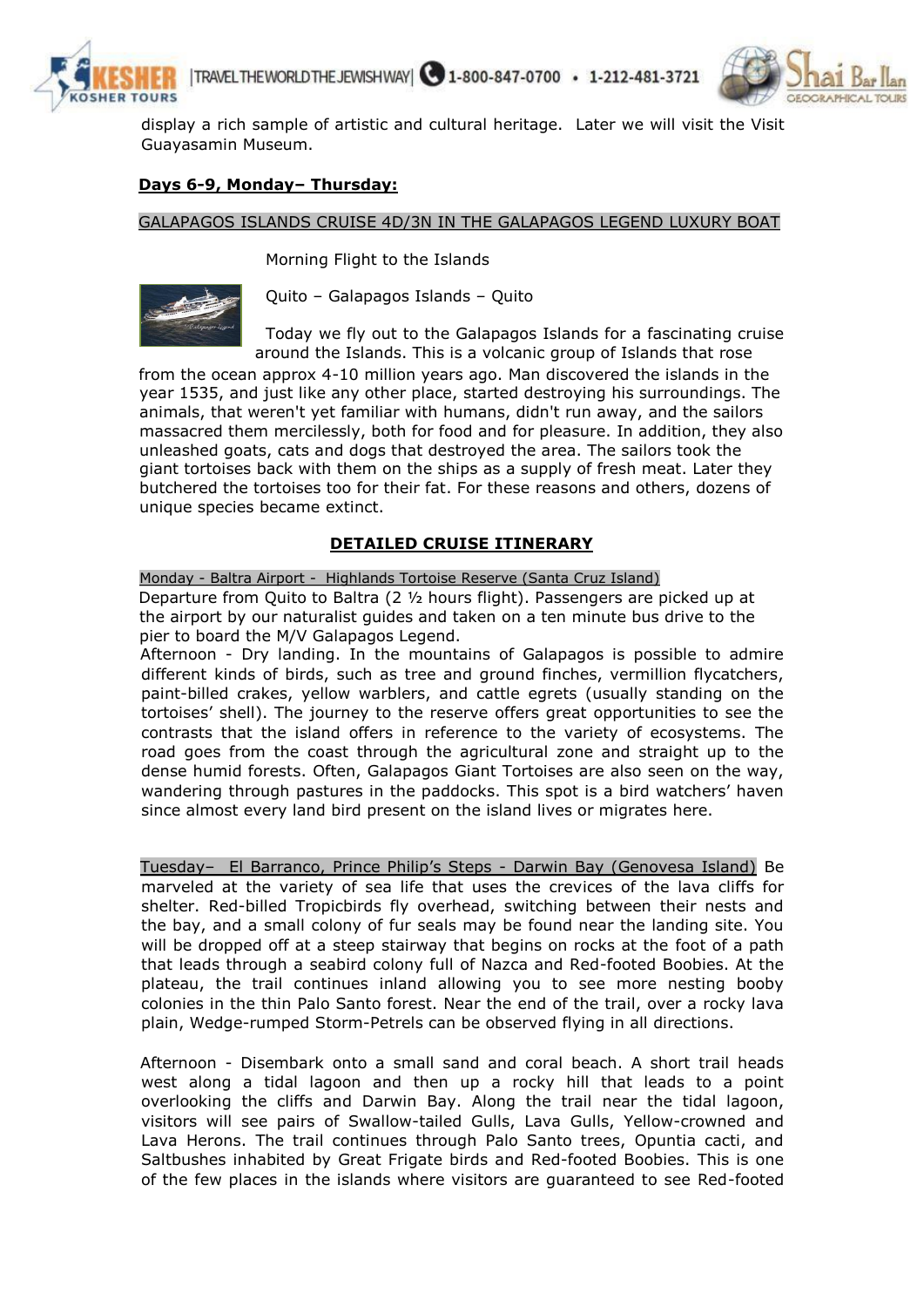



Boobies. It is estimated that more than 200,000 Red-footed Boobies live in the trees and bushes of Genovesa.

#### Wednesday – Dragon Hill (Santa Cruz Island) - Santa Fe Island

Dry landing. Walk by a brackish lagoon to see flamingos. The trail leads across typical dry zone vegetation. Keeping up until Dragon Hill, see an important nesting ground for endemic land iguanas, offering lovely views of the anchored boats and neighboring islands. The forest is home to mockingbirds, Darwin's finches, yellow warblers, and Galapagos doves.

Afternoon - Wet landing. Santa Fe shows white sand beaches surrounded by sea lion colonies; through the island path, an endemic cactus forest is passed, home the Santa Fe land iguanas (the largest in the islands). This island is the habitat for a number of species, including the Galapagos hawk, Galapagos snakes, rice rats (one of the few endemic Galapagos rodents), a variety of finches and one of the four mockingbird species of the archipelago.

#### Thursday **–** Bachas Beach (Santa Cruz Island) **-** Baltra Island Airport

Wet landing. On the north side of Santa Cruz; behind the beach lies two small flamingo ponds were iguanas sunbathe, see coastal birds, Darwin finches, mockingbirds, and gulls, as well as interesting native vegetation like red and black mangrove, salt bushes. This beach is one of the main sea turtles nesting sites in the Galapagos. At this paradisiacal site, we will also find the remains of barges that sank a long time ago, when the United States Navy operated a base during World War II on Baltra Island. Local people modified the word barges to "Bachas". After the visit, passengers will be transferred to the airport for their return flight to Guayaquil or Quito.

#### **Day 9, Thursday: Galapgos Islands – Quito - Otavalo**

Today we will fly back to Quito. Arrival Quito and transfer to Otavalo , capital of Otavalo Canton, is a largely indigenous town in the Imbabura province of Ecuador. We will visit San Pablo Lake that lies 5km from Otavalo. This wonderful lake is located on the feet of the Imbabura Mountain and refuges on its borders many small indigenous communities.

#### **Day 10, Friday: Otavalo, Cotacachi Village, Cuicocha Lake**

Today we will visit Cotacachi Village, a small town nearby Otavalo, its narrow streets are full of stores that sell a great variety of leather goods. We will continue to Cuicocha Lake. Located on the south side of Cotacachi Mountain has in its middle two islands surrounded by water. an impressive landscape of deep blue waters surrounded by hills. After the tour we will go back to the hotel to prepare for Shabbat. Tfilot and Shabbat dinner.

#### **Day 11, Saturday: Otavalo**

After prayers and breakfast, we shall go for a walking tour of Otavalo.

#### **Day 12, Sunday: Otavalo –Parque Condor – Back home**

Today we will visit Parque Condor, a rocky outcropping above Otavalo. But the stone pathways are not natural, they were laid to connect the numerous aviaries built to house condors, falcons, eagles, and hawks. The stone amphitheater is site of daily flight demonstrations that awe visitors. The condor is an Andean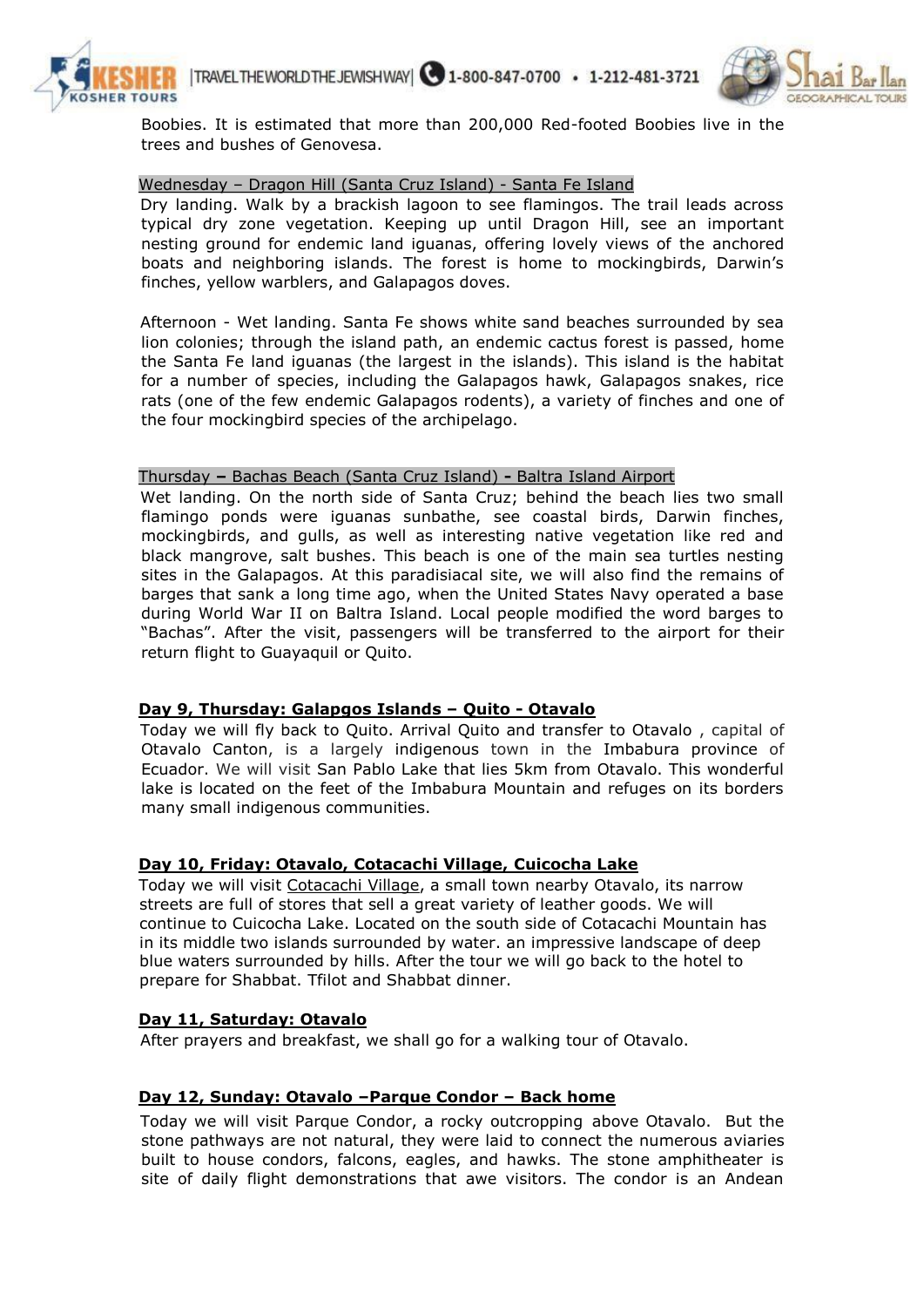



symbol, as identifiable to Ecuadorians as the bald eagle is to North Americans. And like the bald eagle before it, the condor has lived under threat of extinction. Estimates place the wild population in Ecuador between 40-60 birds. But despite their rarity, several condors can be found in captivity at Parque Condo, which is also home to 27 species of raptor. After dinner, transfer to the airport of Quito and flight Back home.

| <b>Tour Code</b> | <b>Departs</b> | <b>Returns</b> | <b>Duration</b> | <b>Price</b> | <b>Single</b><br><b>Supplement</b> |
|------------------|----------------|----------------|-----------------|--------------|------------------------------------|
| EECG1008         | 10 AUG 2022    | 21 AUG 2022    | 12 DAYS         | \$6990       | \$3425                             |
| EECG1611         | 16 NOV 2022    | 27 NOV 2022    | 12 DAYS         | \$6990       | \$3425                             |
| EECG0102         | 01 FEB 2023    | 12 FEB 2023    | 12 DAYS         | \$6990       | \$3425                             |

# **Dates, Prices and Important Information**

# **The rate includes:**

- Domestic Flights
- First class hotels or the best available locally
- Comfortable air-conditioned touring coach for travelling
- Kosher half board & supplies for making sandwiches for lunch
- Professional experienced Shai Bar Ilan guide
- Local English-speaking guide as required
- Tips for local service providers
- Entrance fees to all sites mentioned in the tour plan
- **The rate does not include:** 
	- International Flights
	- Travel and baggage Insurance
	- Personal expenses
	- Tip for Israeli guide (Recommended: \$5 per person per day)

#### **Terms of cancellation**

From the time of registration, US  $\frac{2}{3}$  47 per passenger for cancellation fees which will be charged in any case

- From 21-60 working days before embarking on the trip: 30% of the price of the trip to the traveler (on trips to South America cancellation fees apply from 60 working days before the departure of the trip from Israel)
- From 7-20 working days before embarking on a trip: 50% of the price of the trip to the passenger
- \* Less than 7 working days before departure: 100% cancellation fee including all associated costs such as visa,
- Cancellation fees for domestic flights: Any flight booked will be subject to full cancellation fees on the passenger.

#### **Important Information**

 Fridays and Saturdays, holidays and holidays in Israel, Sundays and holidays abroad are not counted as a working day.